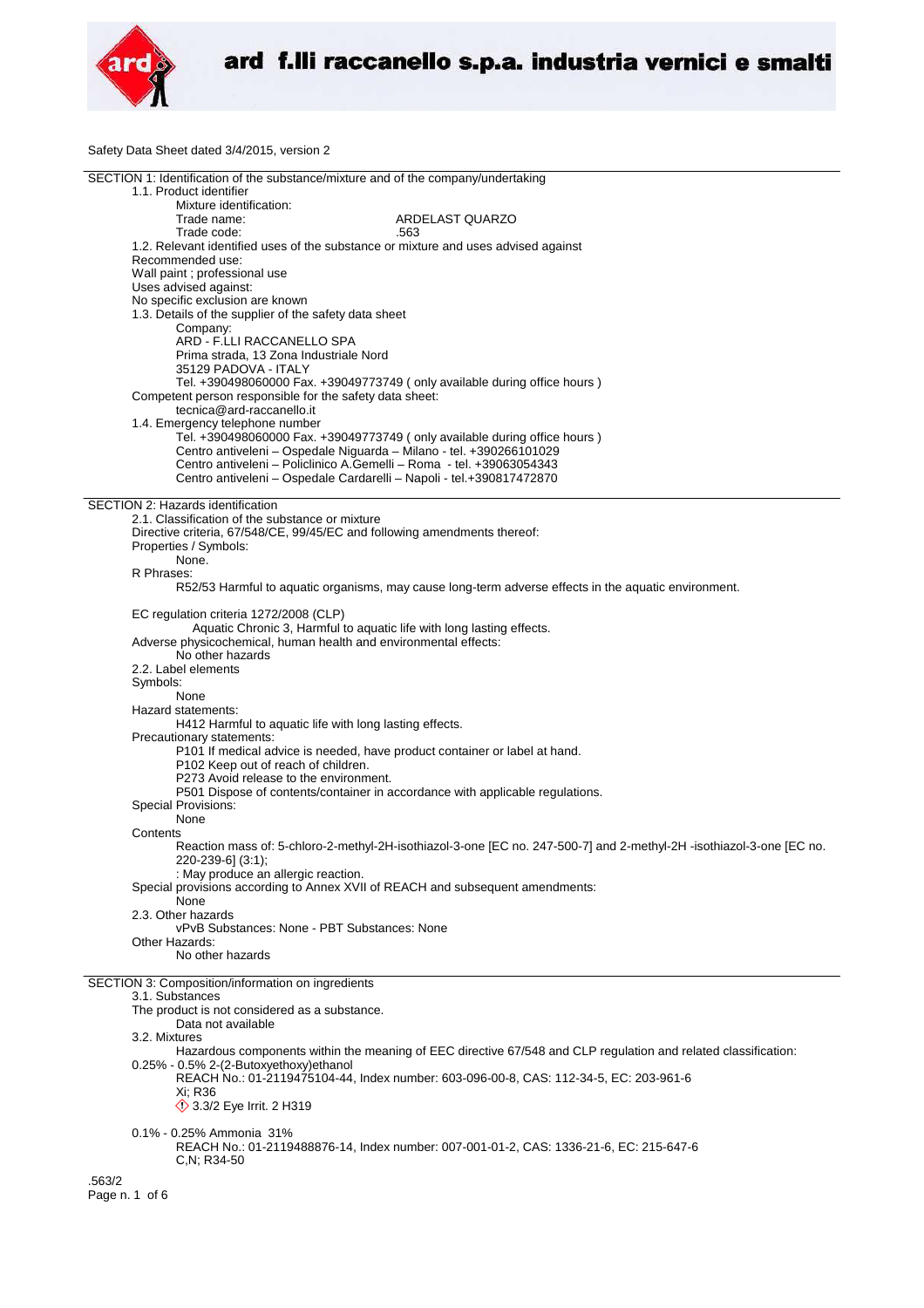Safety Data Sheet

- 
- **♦ 3.2/1B Skin Corr. 1B H314**<br>12.3.8/3 STOT SE 3 H335 3.8/3 STOT SE 3 H335
- 4.1/A1 Aquatic Acute 1 H400
- 100 ppm Terbutrina
	- CAS: 886-50-0, EC: 212-950-5
	- Xn,Xi,N; R22-43-50/53
	- 4.1/A1 Aquatic Acute 1 H400
	- $\diamondsuit$ 4.1/C1 Aquatic Chronic 1 H410
	- $\breve{\Diamond}$ 3.1/4/Oral Acute Tox. 4 H302
	- $\bigtriangleup$ 3.4.2/1-1A-1B Skin Sens. 1, 1A, 1B H317

SECTION 4: First aid measures 4.1. Description of first aid measures In case of skin contact: Wash with plenty of water and soap. In case of eyes contact: Rinse immediately with plenty of water and seek medical advice. In case of Ingestion: Do not under any circumstances induce vomiting. OBTAIN A MEDICAL EXAMINATION IMMEDIATELY. In case of Inhalation: Remove casualty to fresh air and keep warm and at rest. 4.2. Most important symptoms and effects, both acute and delayed No known symptoms to date. 4.3. Indication of any immediate medical attention and special treatment needed Treatment: Treat symptomatically. SECTION 5: Firefighting measures 5.1. Extinguishing media Suitable extinguishing media: Irrelevant, the product is not flammable. Extinguishing media which must not be used for safety reasons: None in particular. 5.2. Special hazards arising from the substance or mixture May produce toxic fumes of carbon monoxide if burning. Do not inhale explosion and combustion gases. 5.3. Advice for firefighters Use suitable breathing apparatus . Collect contaminated fire extinguishing water separately. This must not be discharged into drains. Move undamaged containers from immediate hazard area if it can be done safely. SECTION 6: Accidental release measures 6.1. Personal precautions, protective equipment and emergency procedures Wear personal protection equipment. Remove persons to safety. See protective measures under point 7 and 8. 6.2. Environmental precautions Do not allow to enter into soil/subsoil. Do not allow to enter into surface water or drains. Retain contaminated washing water and dispose it. In case of gas escape or of entry into waterways, soil or drains, inform the responsible authorities. 6.3. Methods and material for containment and cleaning up Suitable material for taking up: absorbing material, organic, sand. Wash with plenty of water. 6.4. Reference to other sections See also section 8 and 13 SECTION 7: Handling and storage 7.1. Precautions for safe handling Avoid contact with skin and eyes, inhalation of vapours and mists. Don't use empty container before they have been cleaned. Contamined clothing should be changed before entering eating areas. Do not eat or drink while working. See also section 8 for recommended protective equipment. 7.2. Conditions for safe storage, including any incompatibilities Keep away from food, drink and feed. Incompatible materials: None in particular. Instructions as regards storage premises: Adequately ventilated premises. 7.3. Specific end use(s) None in particular

SECTION 8: Exposure controls/personal protection

8.1. Control parameters

.563/2 Page n. 2 of 6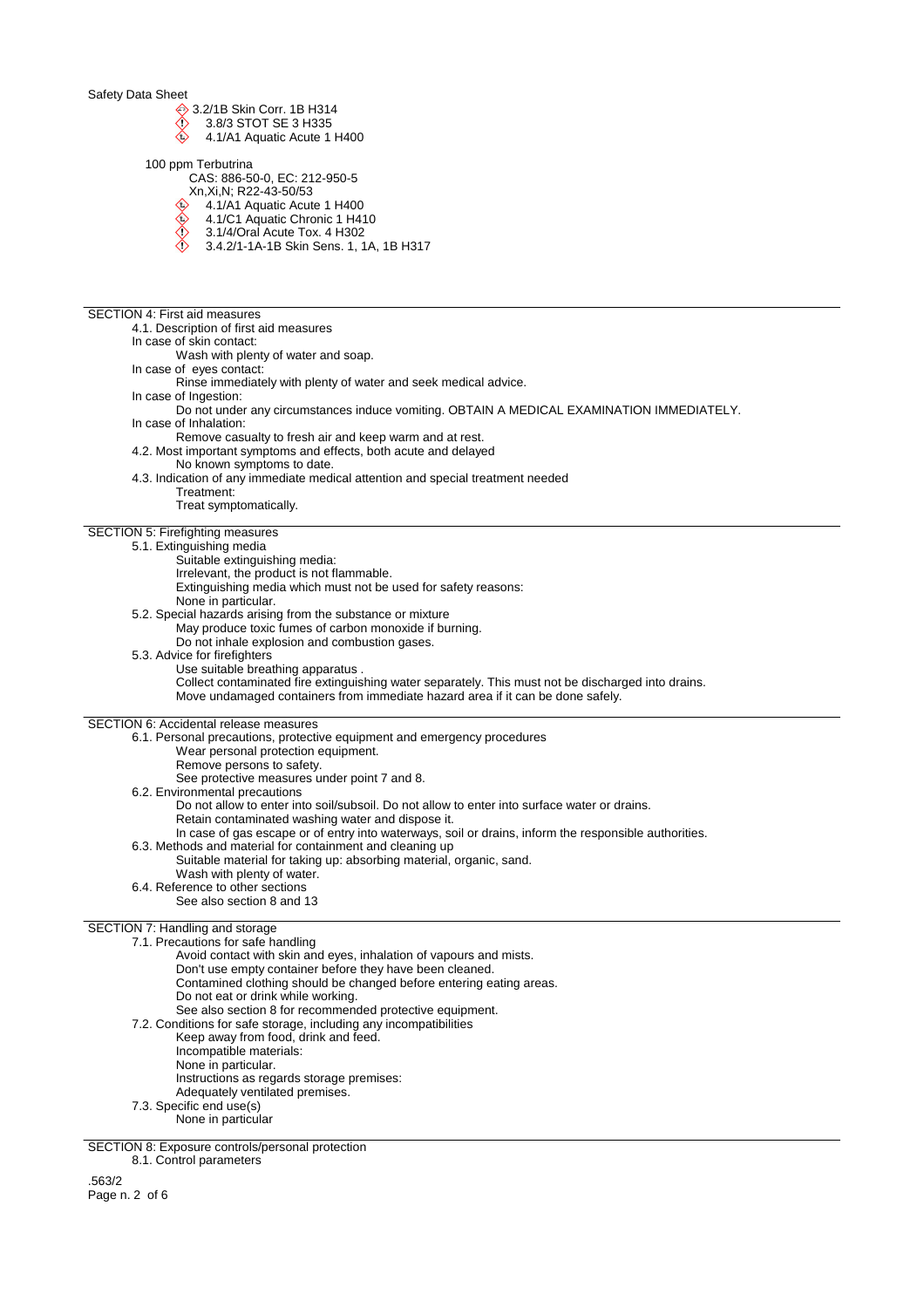| Safety Data Sheet                                                         |                                                                                                             |
|---------------------------------------------------------------------------|-------------------------------------------------------------------------------------------------------------|
| Exposure limit(s):                                                        |                                                                                                             |
| 2-(2-Butoxyethoxy)ethanol - CAS: 112-34-5                                 |                                                                                                             |
|                                                                           | OEL EU - LTE(8h): 67.5 mg/m3, 10 ppm - STE(15'): 101.2 mg/m3, 15 ppm - Notes: Bold-type: Indicative         |
|                                                                           | Occupational Exposure Limit Values [2,3] and Limit Values for Occupational Exposure [4] (for references see |
| bibliography)                                                             |                                                                                                             |
|                                                                           | TLV ACGIH, 10 ppm - Notes: (IFV) - Hematologic, liver and kidney eff                                        |
| <b>DNEL Values:</b>                                                       |                                                                                                             |
| 2-(2-Butoxyethoxy)ethanol - CAS: 112-34-5                                 |                                                                                                             |
|                                                                           | Worker Professional: 67.5 mg/m3 - Exposure: Human Inhalation - Frequency: Long Term, local effects          |
|                                                                           | Worker Professional: 67.5 mg/kg - Exposure: Human Inhalation - Frequency: Long Term, systemic effects       |
|                                                                           | Worker Professional: 20 mg/kg - Exposure: Human Dermal - Frequency: Long Term, systemic effects             |
|                                                                           | Exposure: Human Dermal - Frequency: Long Term, local effects - Endpoint: Hazard Identified but no value     |
| available                                                                 |                                                                                                             |
| <b>PNEC Values:</b>                                                       |                                                                                                             |
| 2-(2-Butoxyethoxy)ethanol - CAS: 112-34-5                                 |                                                                                                             |
| Target: Fresh Water - Value: 1 mg/l                                       |                                                                                                             |
| Target: Marine water - Value: 0.1 mg/l                                    |                                                                                                             |
| Target: Freshwater sediments - Value: 4 mg/kg                             |                                                                                                             |
| Target: Marine water sediments - Value: 0.4 mg/kg                         |                                                                                                             |
| Target: Food chain - Value: 56 mg/kg                                      |                                                                                                             |
| 8.2. Exposure controls                                                    |                                                                                                             |
| Eye/ face protection:                                                     |                                                                                                             |
|                                                                           | Not needed for normal use. Anyway, operate according good working practices.                                |
| Skin protection                                                           |                                                                                                             |
| a) protection for hands:                                                  |                                                                                                             |
| One-time gloves.                                                          |                                                                                                             |
| b) other:                                                                 |                                                                                                             |
| No special precaution must be adopted for normal use.                     |                                                                                                             |
| Respiratory protection:                                                   |                                                                                                             |
| Not needed for normal use.                                                |                                                                                                             |
| Thermal Hazards:                                                          |                                                                                                             |
| None                                                                      |                                                                                                             |
|                                                                           |                                                                                                             |
| Environmental exposure controls:                                          |                                                                                                             |
| None                                                                      |                                                                                                             |
|                                                                           |                                                                                                             |
| SECTION 9: Physical and chemical properties                               |                                                                                                             |
| 9.1. Information on basic physical and chemical properties                |                                                                                                             |
| Appearance and colour:                                                    | Fluid dispersion various colors                                                                             |
| Odour:                                                                    | Characteristic: slightly acrid                                                                              |
| Odour threshold:                                                          | Data not available                                                                                          |
| pH:                                                                       | 9,0                                                                                                         |
| Melting point / freezing point:                                           | Data not available                                                                                          |
| Initial boiling point and boiling range:                                  | Data not available                                                                                          |
| Solid/gas flammability:                                                   | Data not available                                                                                          |
| Upper/lower flammability or explosive limits:                             | Data not available                                                                                          |
| Vapour density:                                                           | Data not available                                                                                          |
| Flash point:                                                              | Not flammable                                                                                               |
| Evaporation rate:                                                         | Data not available                                                                                          |
| Vapour pressure:                                                          | Data not available                                                                                          |
| Relative density:                                                         | 1260 - 1340 g/l a 20°C                                                                                      |
| Solubility in water:                                                      | Miscible                                                                                                    |
| Solubility in oil:                                                        | Insoluble                                                                                                   |
| Partition coefficient (n-octanol/water):                                  | Data not available                                                                                          |
| Auto-ignition temperature:                                                | Data not available<br>Data not available                                                                    |
| Decomposition temperature:                                                | 16000 - 25000 cP 20°C                                                                                       |
| Viscosity:                                                                |                                                                                                             |
| Explosive properties:                                                     | Data not available<br>Data not available                                                                    |
| Oxidizing properties:<br>9.2. Other information                           |                                                                                                             |
| Miscibility:                                                              | Data not available                                                                                          |
|                                                                           | Data not available                                                                                          |
| Fat Solubility:<br>Conductivity:                                          | Data not available                                                                                          |
| Substance Groups relevant properties: Data not available                  |                                                                                                             |
| Note: The data herein refer to QC when the product was put on the market. |                                                                                                             |

## SECTION 10: Stability and reactivity

10.1. Reactivity

Stable under normal conditions

- 10.2. Chemical stability
- Stable under normal conditions
- 10.3. Possibility of hazardous reactions
- None
- 10.4. Conditions to avoid
- Stable under normal conditions.
- 10.5. Incompatible materials
- None in particular.
- 10.6. Hazardous decomposition products None.

.563/2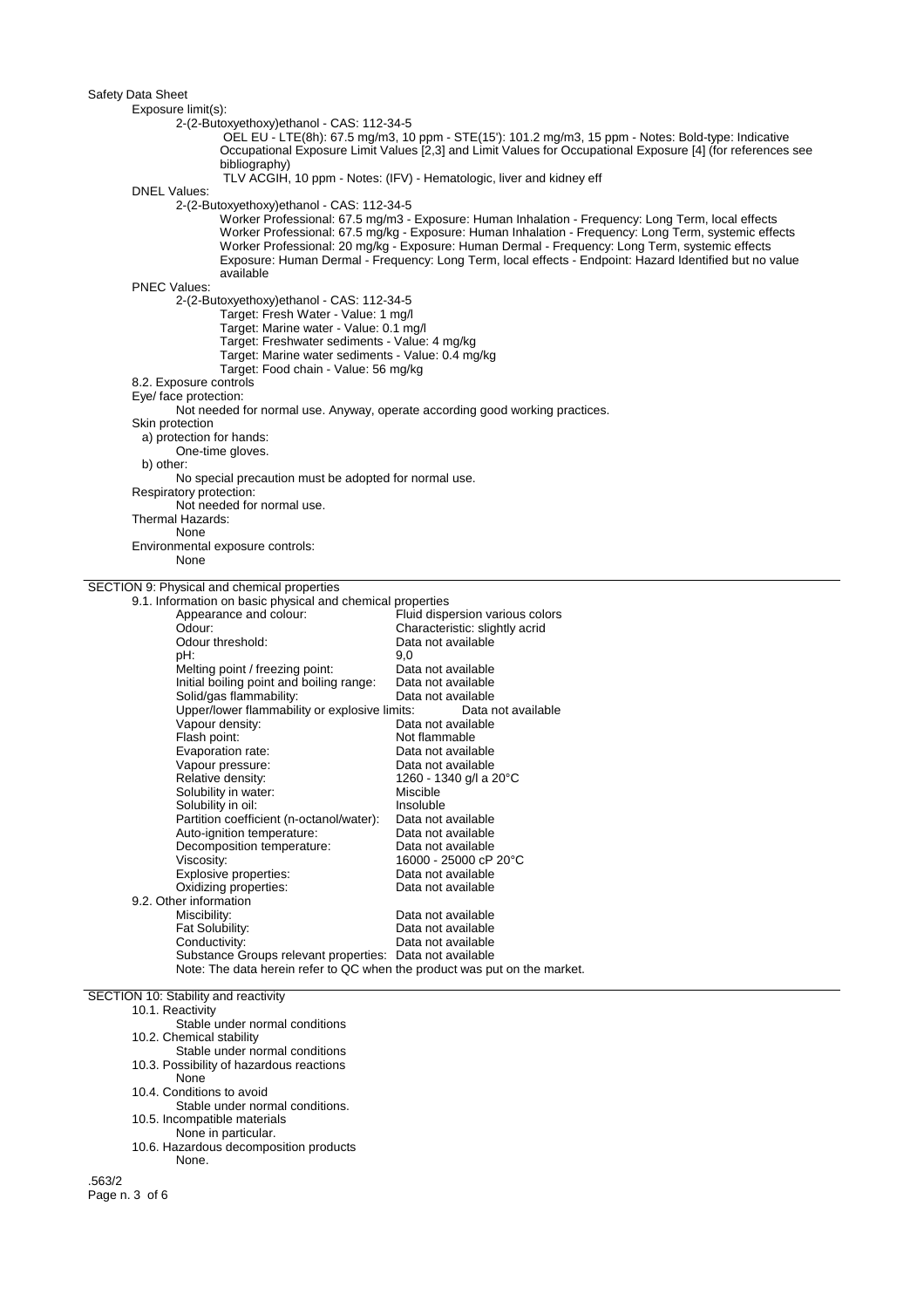| SECTION 11: Toxicological information<br>11.1. Information on toxicological effects                                                                                                      |
|------------------------------------------------------------------------------------------------------------------------------------------------------------------------------------------|
| Toxicological information of the mixture:                                                                                                                                                |
| Data not available                                                                                                                                                                       |
| Toxicological information of the main substances found in the mixture:                                                                                                                   |
| 2-(2-Butoxyethoxy)ethanol - CAS: 112-34-5                                                                                                                                                |
| a) acute toxicity:                                                                                                                                                                       |
| Test: LD50 - Route: Oral - Species: Rat > 5000 mg/kg                                                                                                                                     |
| Test: LD50 - Route: Skin - Species: Rabbit = 2764 mg/kg                                                                                                                                  |
| b) skin corrosion/irritation:<br>Test: Skin Irritant - Species: Rabbit Positive                                                                                                          |
| c) serious eye damage/irritation:                                                                                                                                                        |
| Test: Eye Irritant - Species: Rabbit Positive                                                                                                                                            |
| d) respiratory or skin sensitisation:                                                                                                                                                    |
| Test: Skin Sensitization Negative                                                                                                                                                        |
| e) germ cell mutagenicity:                                                                                                                                                               |
| Test: Mutagenesis Negative - Notes: OECD 471                                                                                                                                             |
| g) reproductive toxicity:                                                                                                                                                                |
| <b>Test: Reproductive Toxicity Negative</b>                                                                                                                                              |
| Ammonia 31% - CAS: 1336-21-6                                                                                                                                                             |
| a) acute toxicity:<br>Test: LD50 - Route: Oral - Species: Rat = 350 mg/kg - Notes: IUCLID 5                                                                                              |
| b) skin corrosion/irritation:                                                                                                                                                            |
| <b>Test: Skin Corrosive Positive</b>                                                                                                                                                     |
| c) serious eye damage/irritation:                                                                                                                                                        |
| Test: Eye Irritant Positive                                                                                                                                                              |
| d) respiratory or skin sensitisation:                                                                                                                                                    |
| Test: Skin Sensitization Negative                                                                                                                                                        |
| h) STOT-single exposure:                                                                                                                                                                 |
| <b>Test: Respiratory Tract Irritant Positive</b>                                                                                                                                         |
|                                                                                                                                                                                          |
| If not differently specified, the information required in Regulation 453/2010/EC listed below must be considered as N.A.:<br>a) acute toxicity;                                          |
| b) skin corrosion/irritation;                                                                                                                                                            |
| c) serious eye damage/irritation;                                                                                                                                                        |
| d) respiratory or skin sensitisation;                                                                                                                                                    |
| e) germ cell mutagenicity;                                                                                                                                                               |
| f) carcinogenicity;                                                                                                                                                                      |
| g) reproductive toxicity;                                                                                                                                                                |
| h) STOT-single exposure;                                                                                                                                                                 |
|                                                                                                                                                                                          |
| i) STOT-repeated exposure;                                                                                                                                                               |
| j) aspiration hazard.                                                                                                                                                                    |
| SECTION 12: Ecological information                                                                                                                                                       |
| 12.1. Toxicity                                                                                                                                                                           |
| Adopt good working practices, so that the product is not released into the environment.                                                                                                  |
| Harmful to aquatic organisms, may cause long-term adverse effects in the aquatic environment.                                                                                            |
| 2-(2-Butoxyethoxy)ethanol - CAS: 112-34-5                                                                                                                                                |
| a) Aquatic acute toxicity:                                                                                                                                                               |
| Endpoint: EC50 - Species: Daphnia > 100 mg/L - Duration h: 48 - Notes: Daphnia magna                                                                                                     |
| Endpoint: EC50 - Species: Daphnia = 2850 mg/L - Duration h: 24 - Notes: Daphnia magna                                                                                                    |
| Endpoint: IC50 - Species: Algae > 100 mg/L - Duration h: 96 - Notes: Scenedesmus subspicatus<br>Endpoint: LC50 - Species: Fish = 1300 mg/L - Duration h: 96 - Notes: Lepomis macrochirus |
| Endpoint: LC50 - Species: Fish = 2700 mg/L - Duration h: 24 - Notes: Carassius auratus                                                                                                   |
| Ammonia 31% - CAS: 1336-21-6                                                                                                                                                             |
| a) Aquatic acute toxicity:                                                                                                                                                               |
| Endpoint: LC50 - Species: Daphnia = 0.101 mg/L - Duration h: 96 - Notes: IUCLID 5                                                                                                        |
| Endpoint: LC50 - Species: Fish = $0.89$ mg/L - Duration h: $96$ - Notes: IUCLID 5                                                                                                        |
| Terbutrina - CAS: 886-50-0                                                                                                                                                               |
| a) Aquatic acute toxicity:                                                                                                                                                               |
| Endpoint: EC50 - Species: Algae = 0.0067 mg/L - Duration h: 48 - Notes: OECD 201, Scenedesmus subspicatus                                                                                |
| 12.2. Persistence and degradability                                                                                                                                                      |
| Data not available<br>12.3. Bioaccumulative potential                                                                                                                                    |
| Ammonia 31% - CAS: 1336-21-6                                                                                                                                                             |
| Bioaccumulation: Not bioaccumulative - Test: Kow - Partition coefficient -0.64 - Duration: Data not available -                                                                          |
| Notes: Data not available                                                                                                                                                                |
| Terbutrina - CAS: 886-50-0                                                                                                                                                               |
| Bioaccumulation: Not bioaccumulative - Test: log Kow 3.2 - Duration: Data not available - Notes: Data not                                                                                |
| available                                                                                                                                                                                |
| 12.4. Mobility in soil                                                                                                                                                                   |
| Data not available<br>12.5. Results of PBT and vPvB assessment                                                                                                                           |
| vPvB Substances: None - PBT Substances: None                                                                                                                                             |
| 12.6. Other adverse effects                                                                                                                                                              |
| None                                                                                                                                                                                     |

.563/2 Page n. 4 of 6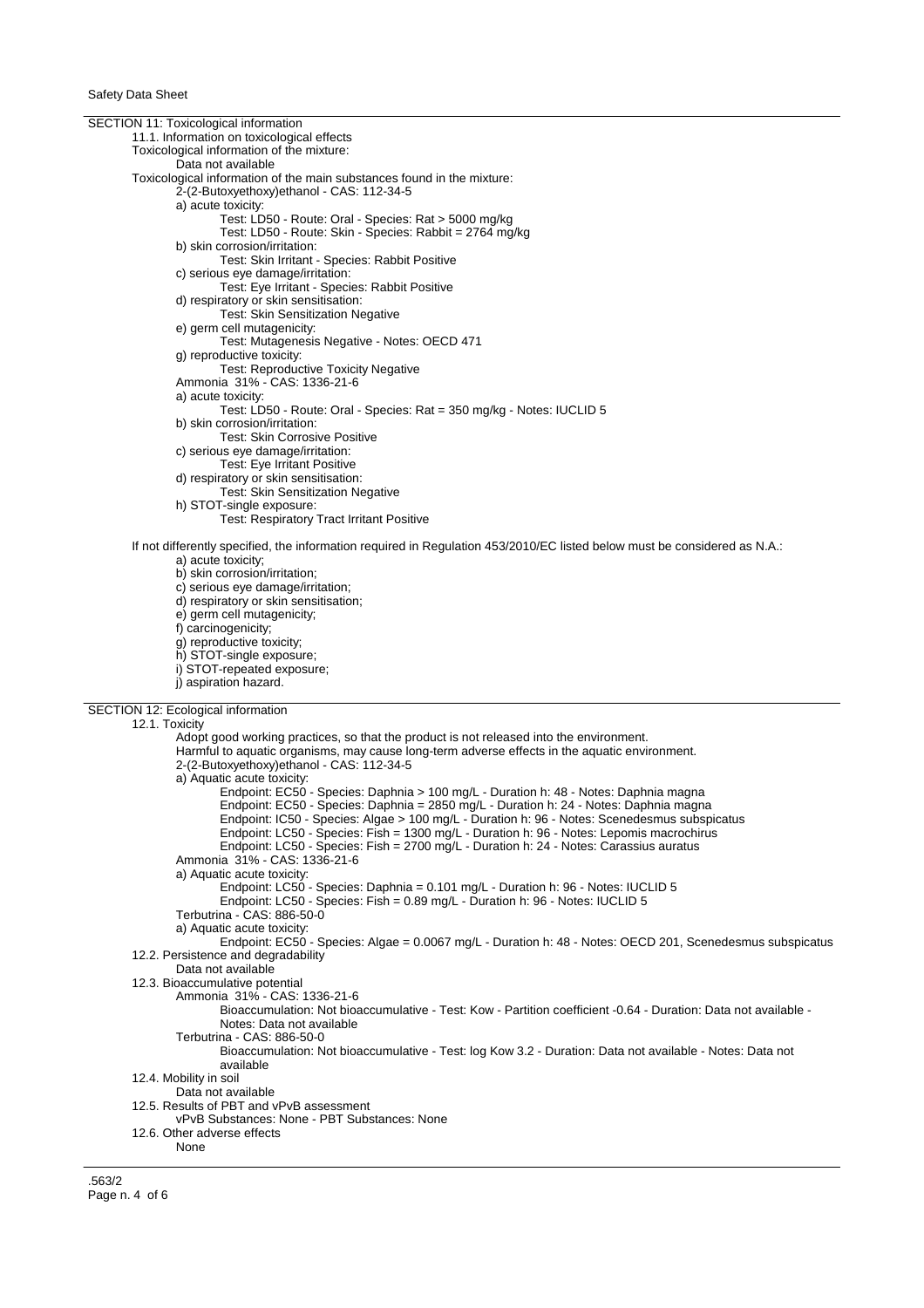Safety Data Sheet

SECTION 13: Disposal considerations

- 13.1. Waste treatment methods
	- Recover if possible. In so doing, comply with the local and national regulations currently in force. Waste should not be disposed of by release to sewers.
		- Contaminated packaging thinners and cleaning diluents must be landfilled.

SECTION 14: Transport information 14.1. UN number Not classified as dangerous in the meaning of transport regulations. 14.2. UN proper shipping name Data not available 14.3. Transport hazard class(es) Data not available 14.4. Packing group Data not available 14.5. Environmental hazards ADR-Enviromental Pollutant: No Data not available 14.6. Special precautions for user Data not available 14.7. Transport in bulk according to Annex II of MARPOL73/78 and the IBC Code Data not available SECTION 15: Regulatory information 15.1. Safety, health and environmental regulations/legislation specific for the substance or mixture Dir. 67/548/EEC (Classification, packaging and labelling of dangerous substances). Dir. 99/45/EEC (Classification, packaging and labelling of dangerous preparations). DIR.2004/42/CE. Subcategory c Type BA limit COV 40 g/l. Contained in product < 40 g/l. Regulation (EU) No 528/2012 and subsequent amendments. This product contains biocides. Active ingredients: Zinc pyrithione 2-ottil-2H-isotiazol-3-one **Terbutryn** Dir. 98/24/EC (Risks related to chemical agents at work). Directive 2000/39/CE (Occupational exposure limit values) and subsequent modifications: 2004/37/CE, 2006/15/CE and 2009/161/UE. Dir. 2006/8/EC Regulation (EC) n. 1907/2006 (REACH) Regulation (EC) n. 1272/2008 (CLP) Regulation (EC) n. 790/2009 (ATP 1 CLP) and (EU) n. 758/2013 Regulation (EU) n. 453/2010 (Annex I) Regulation (EU) n. 286/2011 (ATP 2 CLP) Regulation (EU) n. 618/2012 (ATP 3 CLP) Restrictions related to the product or the substances contained according to Annex XVII Regulation (EC) 1907/2006 (REACH) and subsequent modifications: None Where applicable, refer to the following regulatory provisions : Directive 2003/105/CE ('Activities linked to risks of serious accidents') and subsequent amendments. Regulation (EC) nr 648/2004 (detergents). 1999/13/EC (VOC directive) 15.2. Chemical safety assessment No SECTION 16: Other information Full text of phrases referred to in Section 3: R22 Harmful if swallowed. R34 Causes burns. R36 Irritating to eyes. R43 May cause sensitization by skin contact. R50 Very toxic to aquatic organisms. R50/53 Very toxic to aquatic organisms, may cause long-term adverse effects in the aquatic environment. H319 Causes serious eye irritation. H314 Causes severe skin burns and eye damage. H335 May cause respiratory irritation. H400 Very toxic to aquatic life. H410 Very toxic to aquatic life with long lasting effects. H302 Harmful if swallowed. H317 May cause an allergic skin reaction. Paragraphs modified from the previous revision: SECTION 1: Identification of the substance/mixture and of the company/undertaking SECTION 2: Hazards identification SECTION 3: Composition/information on ingredients SECTION 4: First aid measures

- SECTION 8: Exposure controls/personal protection
- SECTION 9: Physical and chemical properties

.563/2 Page n. 5 of 6